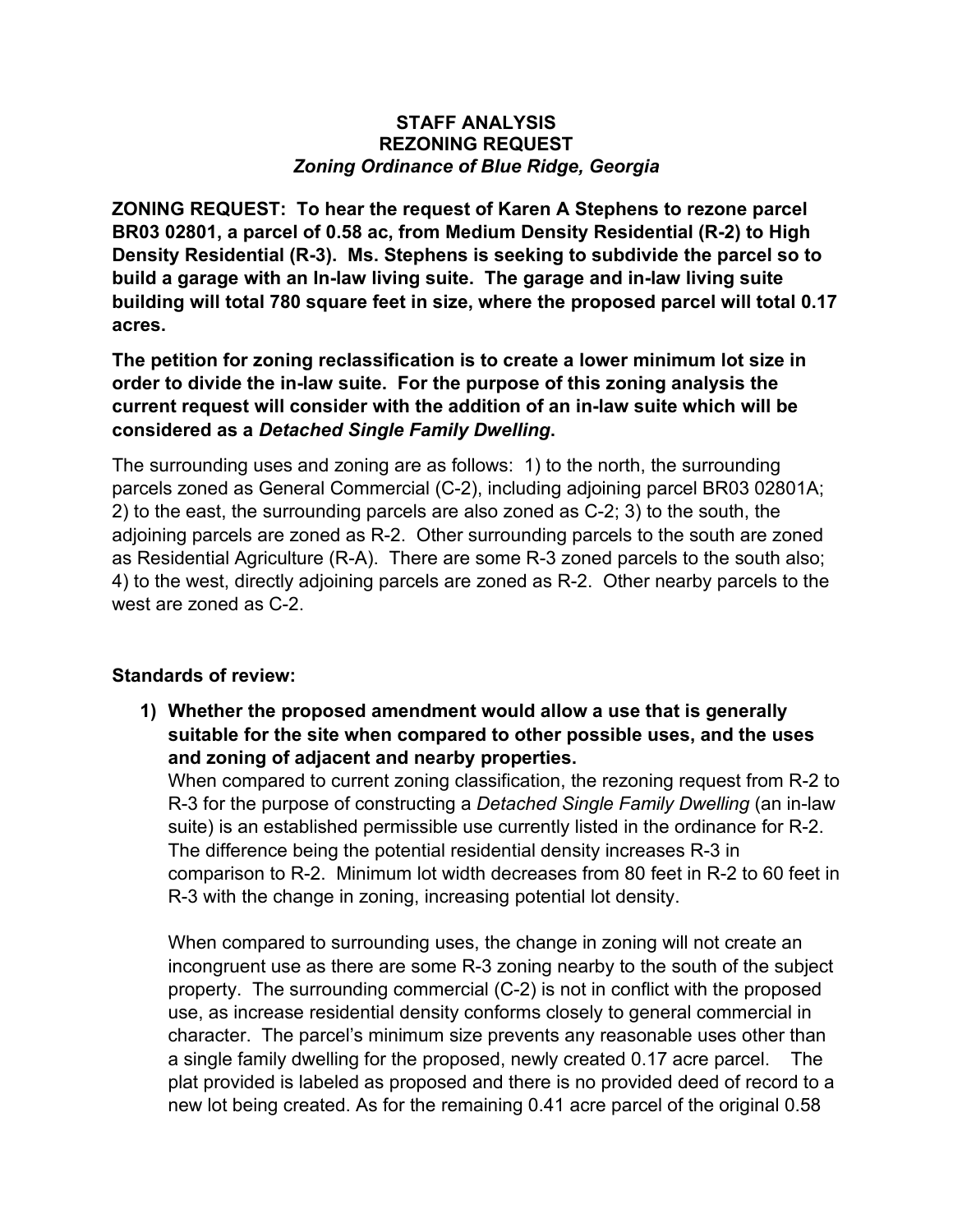acre tract, the current single family dwelling will have to be removed to add a new structure other than single family.

Do note that R-3 does allow for Manufactured Home Parks, but the parcel's limited size will not allow for a park to meet minimum lot requirements.

**2) Whether the proposed amendment would adversely affect the economics or uses of adjacent and nearby properties.**

The subdivision of parcel BR03 02801 to allow for a new single family dwelling will not likely have an effect on the economics of the adjacent parcels.

**3) Whether the property to be affected by the proposed amendment can be used as currently zoned.**

To allow for the new single family dwelling the parcel will need to be rezoned to meet minimum lot requirements while also meeting minimum lot setbacks*.* The current preliminary plat, that is not for recording, does shows a 57.22-foot property line along Green Street to the south. The width will need to be increased to 60 feet in length to meet requirements provided in Article 8, pg. 8.1, of the *Zoning Ordinance of Blue Ridge, Georgia*.

**4) Whether the proposed amendment, if adopted, would result in a use which would or could cause an excessive or burdensome use of existing streets, schools, sewers, water resources, police and fire protection, or other utilities.**

As stated previously, the limited size of the subject property prevents potential for significant residential density.

**5) Whether the subject property under the proposed amendment is in conformity with the policies and intent of the adopted Joint Comprehensive Plan for Fannin County and the Cities of Blue Ridge, McCaysville, and Morganton, as amended.**

The future land use character displayed in the Joint Comprehensive Plan is for single family residential. The surrounding future land uses descriptions include commercial and multifamily. The proposed zoning amendment will conform in character to these uses as well as the established built environment.

**6) Whether there are other conditions or transitional patterns affecting the use and development of the subject property, if applicable, which give grounds either for approval or disapproval of the proposed amendment.** N/A